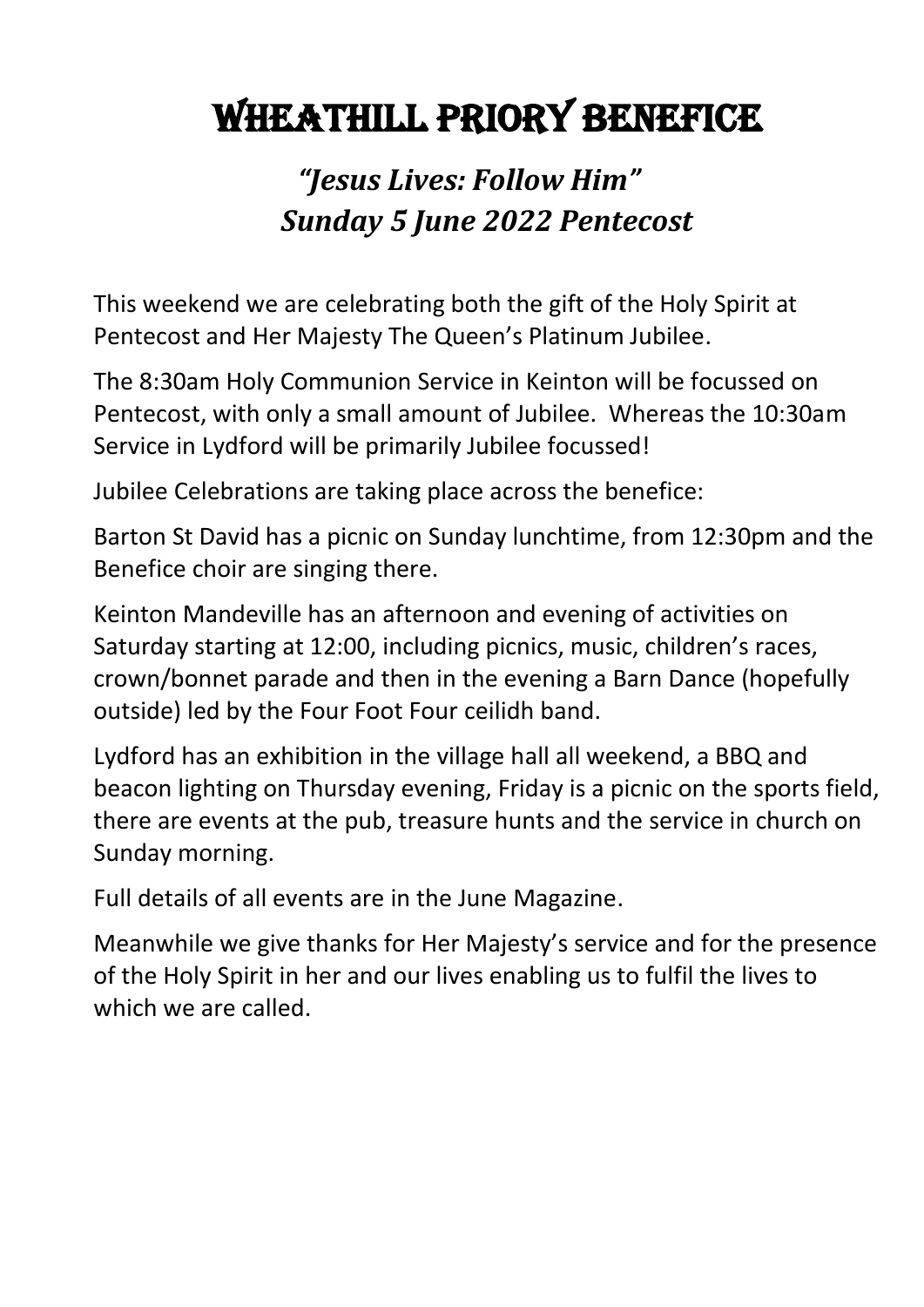**Bible Readings Sunday 5 June 2022 Acts 2:1-21, Psalm 104:26-37, John 14:8-17 8:30am Holy Communion Keinton Mandeville Pentecost 10:30am Jubilee Morning Worship Lydford on Fosse 12:45 Baptism Kingweston** Monday Psalm 126, Joshua 1, Luke 9:18-27 **9am Morning Prayer Keinton Mandeville** Tuesday Psalm 132, Joshua 2, Luke 9:28-36 Wednesday Psalm 119:153-end, Joshua 3, Luke 9:37-50 **9:00am Morning Prayer Barton St David** Thursday Psalm 143, Joshua 4:1-5:1, Luke 9:51-end **9am Morning Prayer in Lydford** Friday Psalm 144, Joshua 5:2-end, Luke 10:1-16 Saturday Psalm 101, Jeremiah 9:23-34, Acts 4:32-end (Barnabas) **Sunday 12 June 2022, Trinity Sunday 10:30am Benefice Holy Communion Keinton Mandeville (Rev Philip Harbridge)**

## **Forthcoming worship**

19/6/22 8:30am Holy Communion Barton St David Open Gardens Keinton Mandeville 6:00pm Songs of Praise Keinton Mandeville. 26/6/22 8:30 am Holy Communion Keinton Mandeville 10:30am Morning Prayer for St Peter's Day Lydford on Fosse. Followed by a BBQ. 4:00pm Faith 'n Fun Keinton Mandeville (Teddy Bear's picnic/parachute from the tower!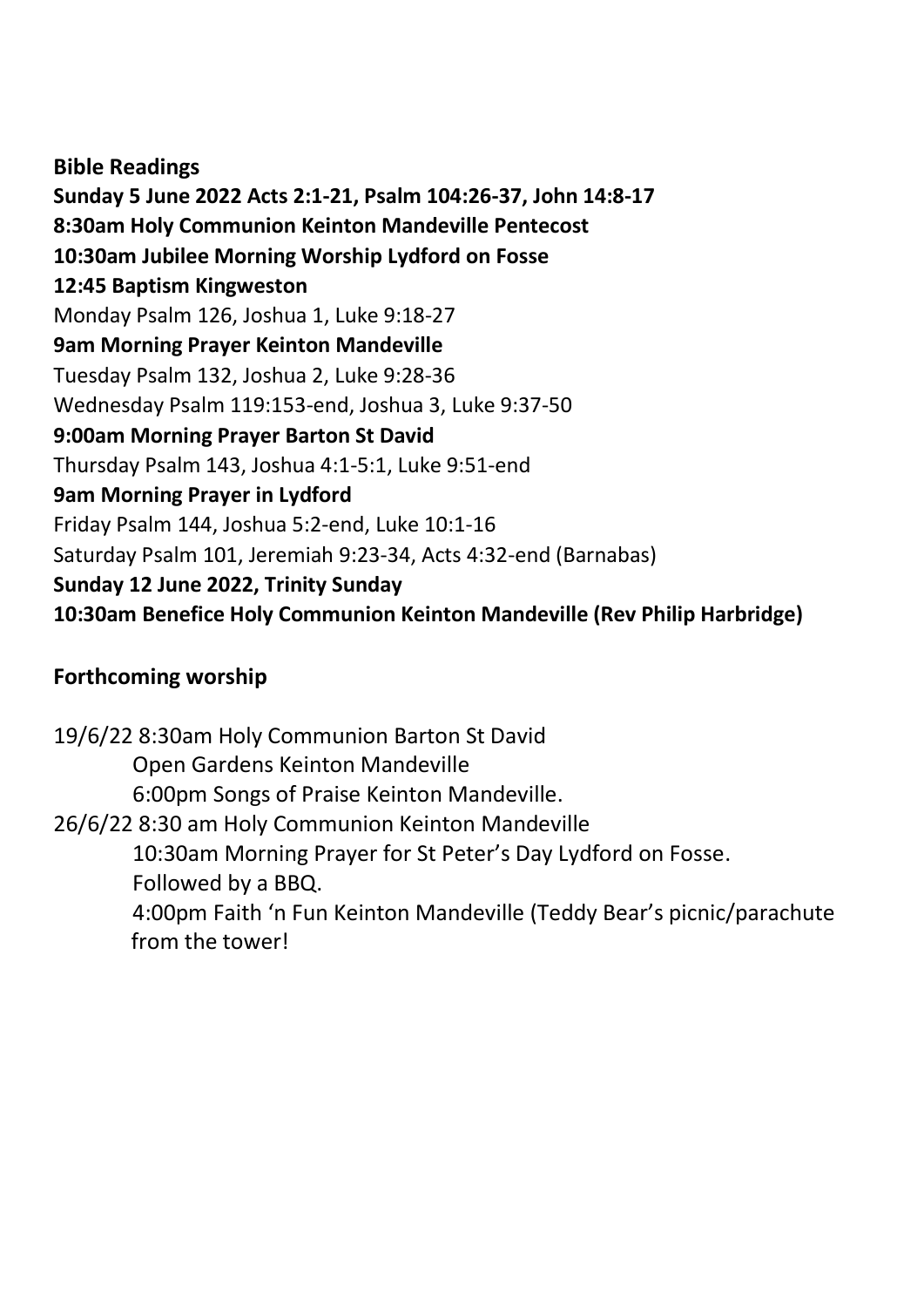#### **Phone Church**

We have set up a phone line that you can use (for the cost of a local call so probably free for most) to listen to a reading, the reflection and prayers of intercession for the week. The phone number is **01458 552155.** The service will be available from Monday morning.

There is also the Church of England Daily Hope phone line, which has hymns, prayers and reflection.



#### **YouTube**

Our weekly worship continues to be available on YouTube, we hope to livestream the services as they happen, so from 10:30am. If that fails we will upload them after the service.

#### **Forthcoming courses:**

The Bible Course is an 8-week introduction to the Bible, how it was written, how we read it and how we can interpret it. We plan to run this from April – July on a Wednesday evening, approximately fortnightly, next meeting 15 June 2022, following meeting June 22 7:30pm The Rectory, please let Jane know if you would like to join us.

Our guidelines for how we conduct our worship are:

- Masks are now voluntary; it is your choice whether or not you wear one.
- We sing.
- We film and livestream/record & post to YouTube.
- You can either sit in close proximity with someone or be distanced (if you want to be distanced, please take a notice and put it on the pew beside you).
- Communion continues to be administered in pews and using wafers and wine from small glasses, we will discuss returning to coming to the rail to receive after Easter.